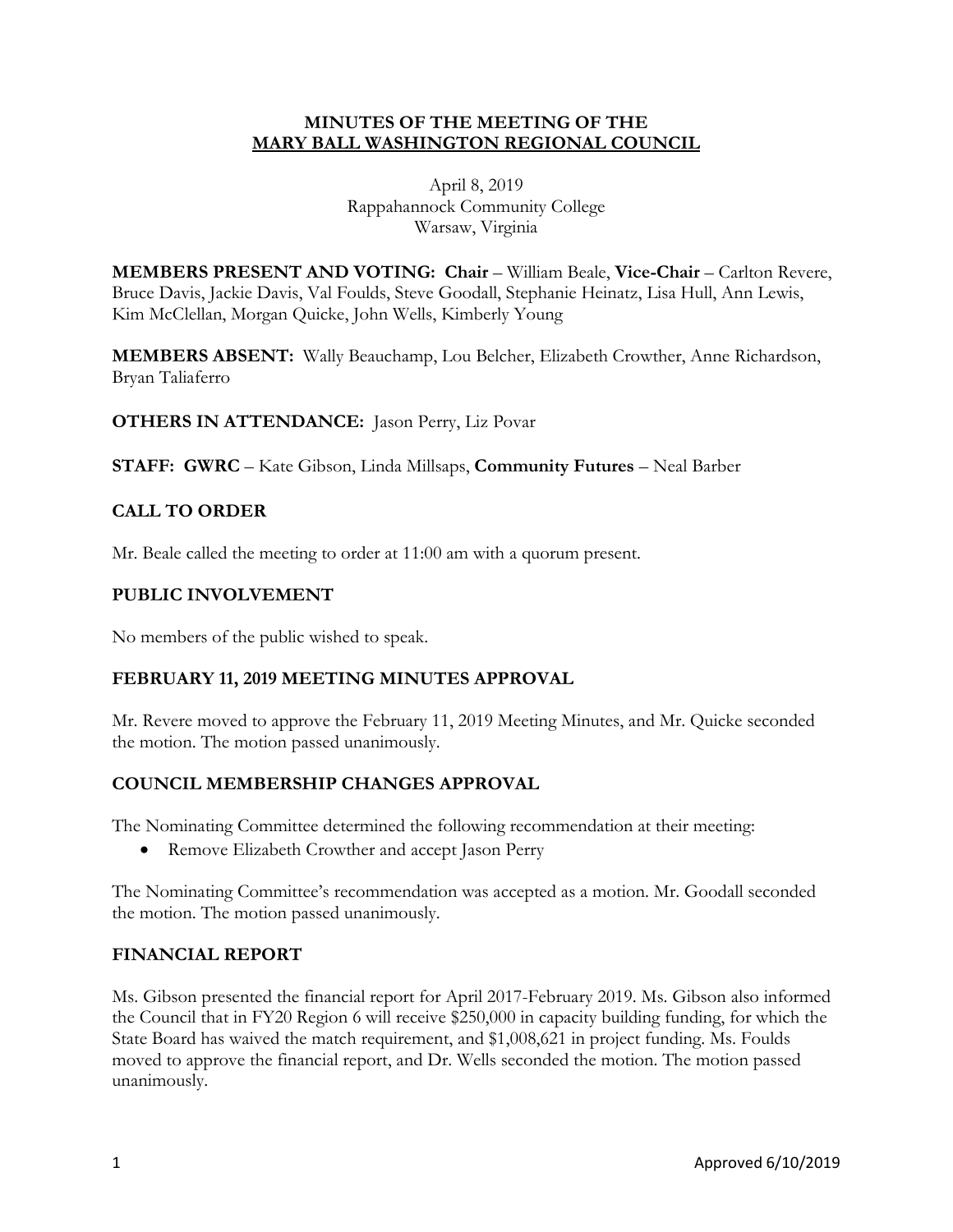### **EXECUTIVE COMMITTEE REPORT**

Mr. Beale reported on the business discussed and actions taken at the Executive Committee Meeting on May 29, 2019.

### **PRESENTATIONS TO REGION 6 LOCALITIES AND PARTNERS**

The Executive Committee recommends that private sector Council Members give presentations to Region 6 localities and other partners about the efforts of GO Virginia Region 6 and how to get involved. Ms. McClellan has put together a draft PowerPoint for these presentations. Staff will ask each Planning District Commission if the presentation can be given at the monthly Chief Administrative Officers (CAO) meeting so that the CAOs can be asked if the presentation may be given to their Boards of Supervisors. Staff will then ask private sector representatives to volunteer to speak to specific localities.

Mr. Beale is already scheduled to present to the Middle Peninsula Alliance Board on April 10, 2019.

# **PROJECT PIPELINE DEVELOPMENT REVISED RFPS APPROVAL**

The Review Committee met on February 11, 2019 and March 21, 2019 to review proposals submitted in response to the Requests for Proposals (RFPs) for project pipeline development in each of the Region 6 subregions. After evaluation and negotiations, the Review Committee determined that the RFPs should be revised to clarify deliverables and outcomes and reissued.

Ms. Gibson presented the proposed language for the revised RFPs. Mr. Revere moved to approve the proposed language, and use it in each of the three revised RFPs. Mr. Davis seconded the motion. The motion passed unanimously.

# **GROWTH & DIVERSIFICATION PLAN UPDATE APPROACH**

Ms. Gibson overviewed the Growth and Diversification Plan Amendment Guidelines, which were adopted by the State Board at its March 12 meeting. The plan update will be more involved than initially anticipated, and could cost as much as \$40,000. Currently, \$32,518 is set aside in the budget for the plan update. Additional funds from the FY20 capacity building allocation could be used to supplement that amount. The plan update also has a very tight schedule, with a draft plan due to DHCD by August 1, 2019.

The Executive Committee recommends splitting the work into two components, one for data analysis and the other for stakeholder engagement and drafting the plan update, and having GWRC staff solicit bids and select a contractor for each component without a full RFP process and without Regional Council approval (the GWRC Executive Director may award contracts up to \$30,000 without Board approval). This approach would allow the work on the plan update to start sooner. Ms. Foulds moved that GWRC move forward with this approach, and Mr. Goodall seconded the motion. The motion passed unanimously.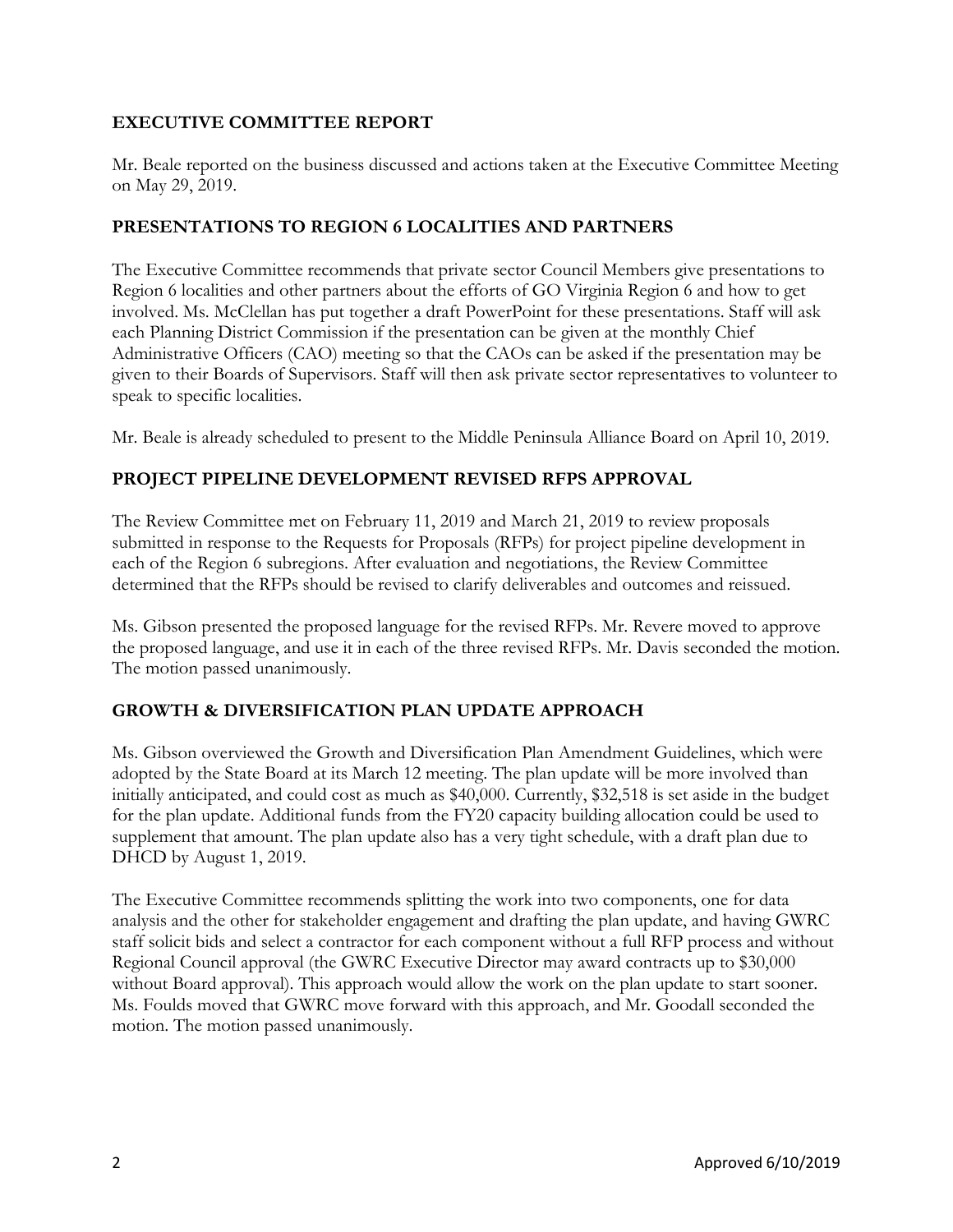### **COMMUNITY FUTURES CONTRACT EXTENSION**

Ms. Gibson explained that the Regional Council's current contract with Community Futures (Neal Barber) for assistance with the generation, solicitation, evaluation, and scoring of project ideas and proposals ends on April 1, 2019. However, only \$9,100 of the \$16,000 contract amount has been spent, due to the fewer-than-expected number of project applications submitted. The Executive Committee recommends that the Regional Council extend the end date of the exiting contract.

Mr. Revere moved to approve the draft Contract Extension Agreement, which would extend the Community Futures contract until June 30, 2020 or until the original contract award has been fully expended, whichever occurs earlier. Ms. Young seconded the motion. The motion passed unanimously.

### **CAPACITY BUILDING APPLICATION DISCUSSION & DETERMINATIONS**

The Regional Council received one capacity building application, Middle Peninsula Alliance Business Site Readiness Planning. The Interview Panel met with the project applicant just before the Regional Council meeting to better understand the project proposal and develop a recommendation for the full Regional Council.

Mr. Revere overviewed the proposal, summarized the discussion that occurred during the Interview Panel meeting, and presented the Interview Panel's recommendation. The Interview Panel recommends approval of the project.

The Interview Panel's recommendation was accepted as a motion. Ms. Heinatz seconded the motion. The motion passed unanimously.

# **SUMMARY OF MEETING WITH REGION 5**

Mr. Revere and Ms. Heinatz reported on their meeting with Region 5 staff. One takeaway from the meeting is that Region 5 has partnered with the local community foundation. Another takeaway is that Region 5 may be interested in partnering with Region 6 around water resiliency. Ms. Gibson said she would reach out to Troy Hartley to make sure Region 5 representatives are invited to the final brainstorming session for the Resiliency Planning Grant.

#### **CURRENT PROJECT REPORTS**

Ms. Povar provided an update on the PamunkeyNet Business Plan project. Ms. Hull provided updates on the Flexible Office Space Due Diligence, Welding Training Program, and Northern Neck Region-Wide Site, Building & Infrastructure Study projects. Dr. Wells provided an update on the Virginia Sea Grant Planning Grant project. Dr. Millsaps provided an update on the Good Jobs Here project.

#### **MEETING SCHEDULE**

The next meeting of the Regional Council will take place on June 10, 2019. Meeting dates for 2020 have been added to the meeting schedule.